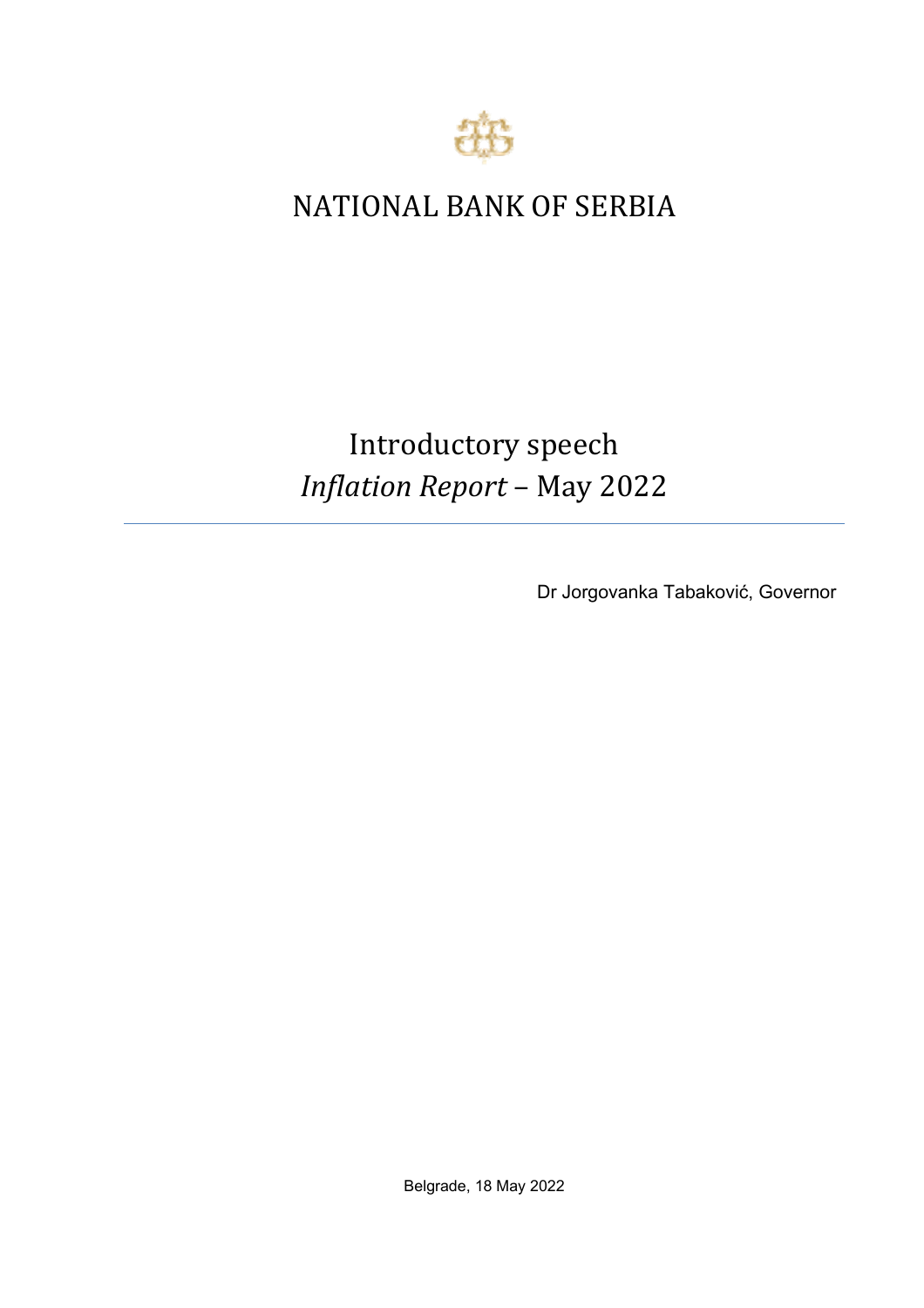## *Ladies and gentlemen, esteemed members of the press, dear colleagues,*

Welcome to the presentation of the May *Inflation Report*.

The period since our previous, February *Report* has been marked by developments of immense bearing on the overall world economy. We are faced with escalating geopolitical tensions, conflict in Ukraine, and sanctions that hamper economic flows, which has caused major disruptions in the international commodity and financial markets. Together with the effects of stepped-up counterpandemic measures in China, this has amplified fears that shortages and halts in global supply chains, which were expected to resolve gradually during the year, may extend or even become more pronounced. Russia and Ukraine are important global producers of cereals, metals and minerals, and Russia of oil and natural gas as well, therefore the conflict caused these product prices to continue up and come close to or even go beyond their historically highest levels. **Amid such circumstances, all relevant international financial institutions downgraded the economic growth prospects for this year and significantly increased the inflation projection at the global level**.



The impact of the conflict on the global prices of energy, food and raw materials is important, and together with sanctions, acts as a drag on global economic growth, notably the economic growth of the euro area – our biggest foreign trade partner. With this in mind, relative to the expectations from February, the **NBS adjusted its main macroeconomic projections – inflation and current account deficit have been revised up, and GDP down**.

Continuing, we will elaborate in more detail on our new macroeconomic projections, as well as monetary policy decisions made in the period since the previous *Report*.

\*\*\*

As geopolitical tensions escalated, global inflation, which had accelerated over the past year under the influence of various factors associated with exiting the pandemic, gained new wind in the back, and in many countries reached levels unprecedented in recent decades. Thus, euro area inflation rose to 7.5% in April, which is its record since the bloc's establishment in 1999, and in a number of Central and Southeast European countries it reached two-digit levels. Considering that in the majority of countries inflation continues to rise beyond expectations, inflation projections for the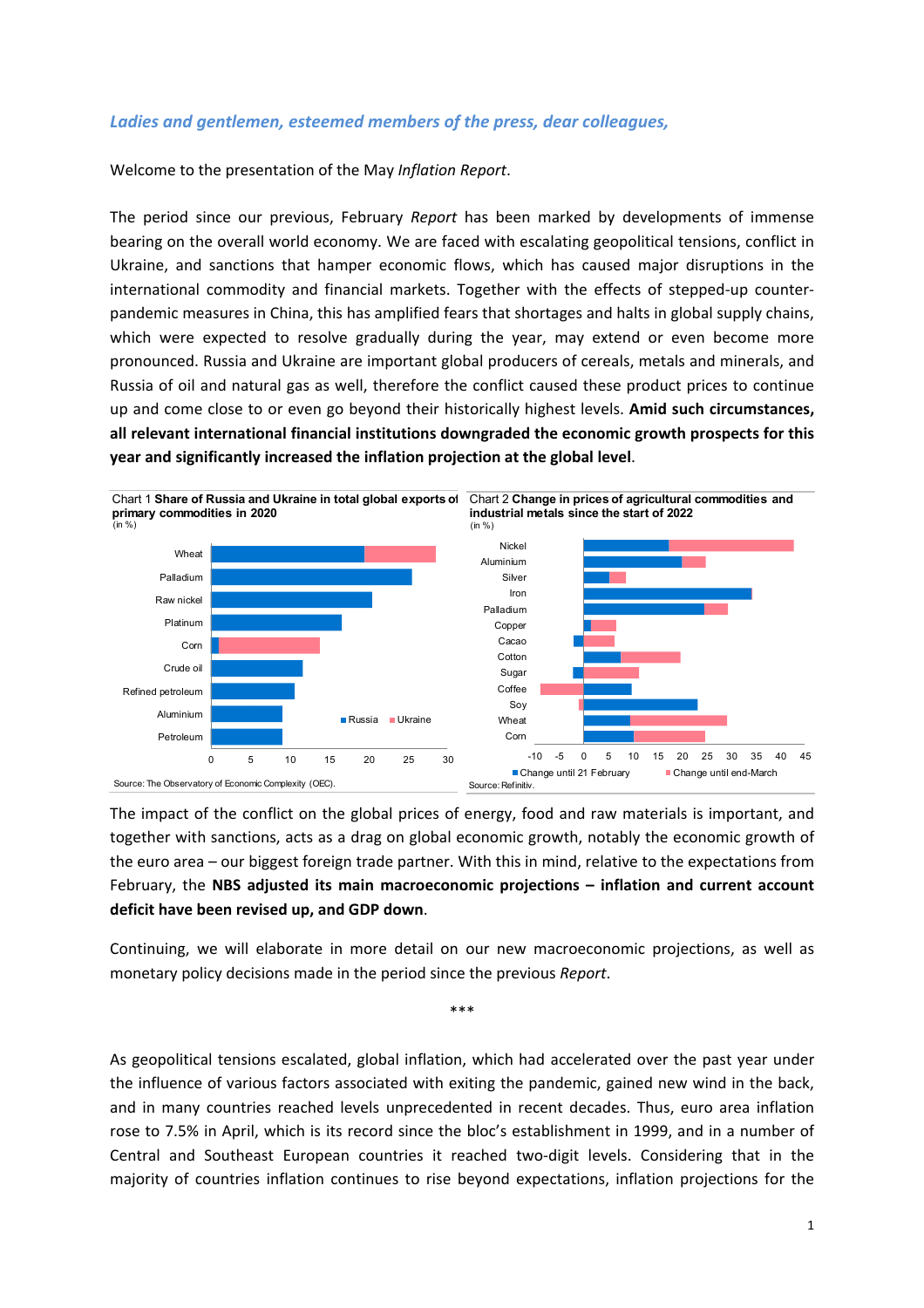coming period are also being substantially revised up and, accordingly, central banks in these countries are carrying on with monetary policy tightening.

Chart 3 **Inflation and target in selected countries in April**  Chart 4 **Policy rates across selected countries**  (p.a., in %) **2022** (p.a., in %) 22 8 77  $\times$  Inflation USA Euro area<br>·UK <del>e</del>Czech Re 20 70 Target UK Czech Republic<br>Poland Czech Republic 7 63 18 Target tolerance band **Hungary** 16 56 Romania 6  $\times$ 49 14  $\overline{\times}$ 12 42 5 35 10 8  $28$ 4 6  $\overline{\times}$ 21 ۰ 4 14 3 ₹  $\bar{\bullet}$ ₹ ≛ 2 7  $\overline{\bullet}$  $\Omega$  $\Omega$ 2 Euro area Herzegovina Poland Ukraine (RHS) Euro area **Jnited States** United States Vlontenegro Montenegro Herzegovina Republic Turkey (RHS) Albania Hungary Serbia Bosnia and Romania Czech Republic Russia Bosnia and 1 Turkey(  $\Omega$ Czech 2012 2013 2014 2015 2016 2017 2018 2019 2020 2021 2022 Sources: Eurostat and central banks of selected countries. \* March 2022. Sources: Central banks of selected countries.

Under the impact of international movements, inflation in Serbia also remained on the upward path and stood at 9.6% y-o-y in April. A fresh hike in the global prices of energy, food and raw materials

pushed up import prices and stepped up cost-push pressures on domestic producer prices. Against such backdrop, we also witnessed growth of core inflation (CPI excluding the prices of food, energy, alcohol and cigarettes), which is the most affected by monetary policy measures. **Nonetheless, we maintained the relative stability of the exchange rate, which together with medium‐term inflation expectations of the financial and corporate sectors that have been anchored within the target tolerance band acted as a strong brake that kept core inflation lower than headline.** In addition, according to our estimates, domestic demand and labour market conditions still do not generate stronger inflationary pressures. **Core inflation in Serbia is lower than in the majority of countries in the region pursuing the same monetary policy regime, which is the reason why our tightening of monetary conditions in the prior period was more moderate than theirs.** 



According to our new central projection, we expect y‐o‐y inflation to strike a downward trajectory in the second half of the year, though from a higher level than anticipated in February. **It will most likely return within the target tolerance band in the second half of 2023, and then continue to slow**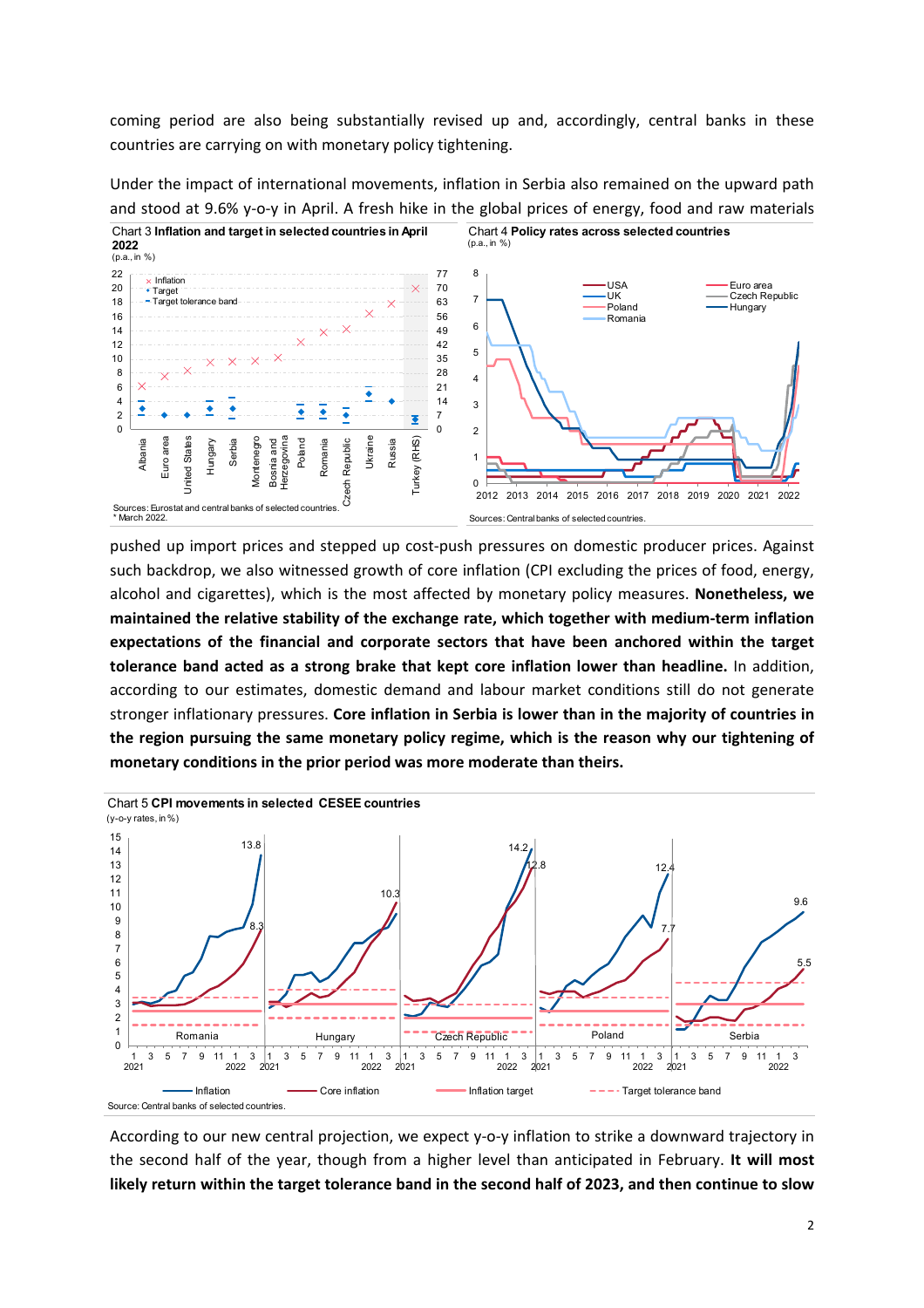**down until the end of the projection horizon.** Rising global prices of primary commodities, energy, as well as higher imported inflation, will continue to exert inflationary pressures for several more months. However, these pressures are expected to subside over the projection horizon, as indicated by projections of relevant international institutions, as well as market expectations. Also, the arrival of the new agricultural season should topple fruit and vegetable prices from their currently high levels and, through lower costs, result in slower processed food price growth. The effects of past tightening of monetary conditions will also work towards mitigating inflationary pressures, as will the effects of the Government's economic measures on food and energy prices in the domestic market in the short run.

Our decision on further tightening of monetary conditions was based on stepped‐up cost‐push pressures in the international and domestic environment, which intensified additionally with the outbreak of the conflict in Ukraine, as well as the need to influence inflation expectations of market players and limit the second‐round effects on the prices of other products and services. Before the April meeting of the Executive Board, we responded by raising the weighted average interest rate in repo auctions where we engage in weekly withdrawal of excess dinar liquidity from the banking system. When this rate became almost equal to the key policy rate, **we raised the key policy rate by 50 bp in April, for the first time in nine years. In May, we raised the rate again by another 50 bp to its present level of 2.0%.**



When making these decisions, we made sure that our monetary policy is consistent with delivering price stability in the medium term, as well as that financing conditions remain relatively favourable from the point of view of ensuring continued stable growth in lending and overall economic activity. **Lending accelerated relative to end‐2021 and was 12.1% higher in March than a year ago, while its composition by sector and purpose confirms that it remains an important source of production, investment and consumption financing.** Lending growth is also propped by the preserved financial soundness of banks, as well as the quality of their assets. **This is attested by the share of NPLs in total loans which contracted further, to 3.4% in March,** this being almost its lowest level on record, as well as the capital adequacy ratio of around 20%, significantly beyond the regulatory minimum.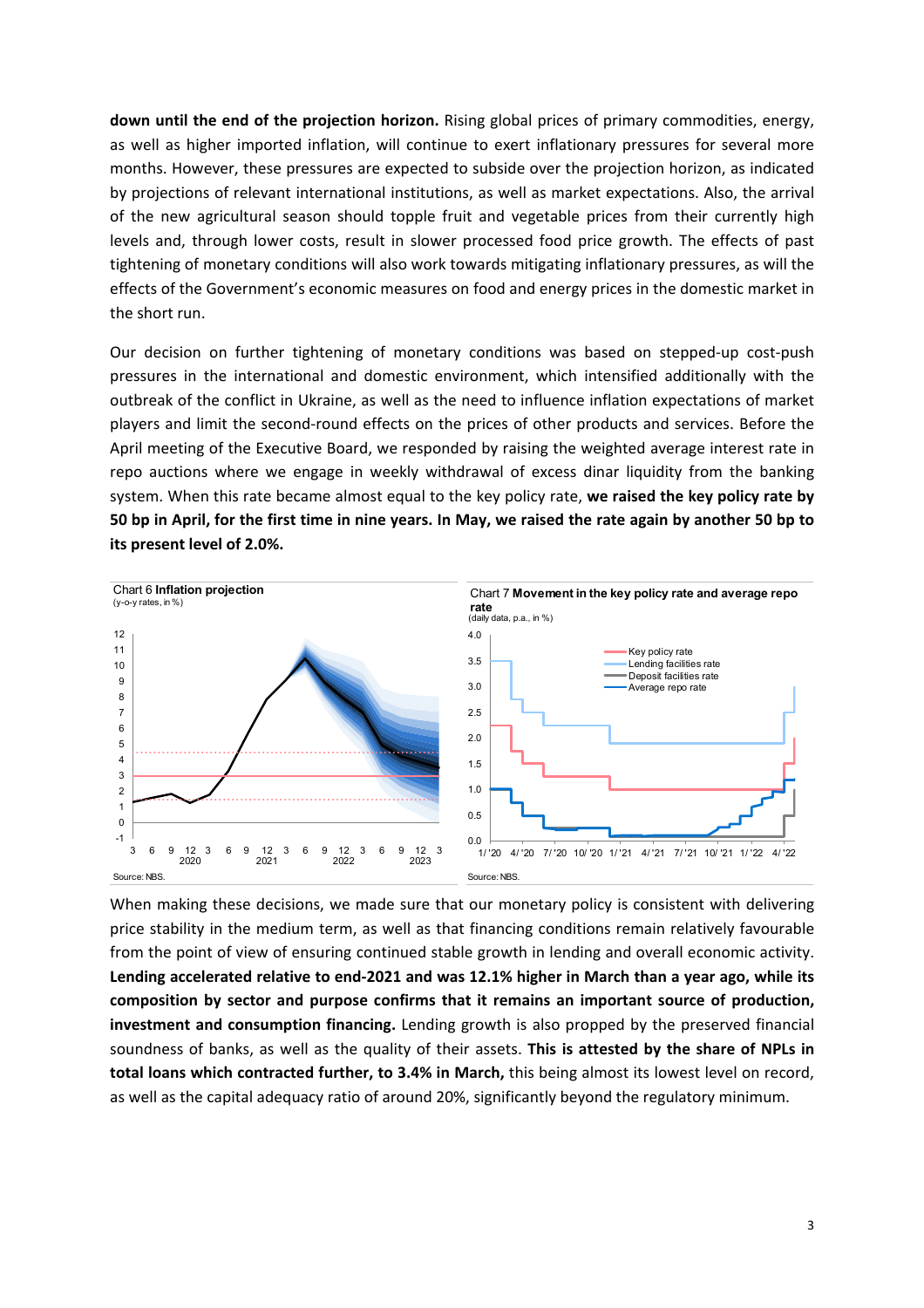

The effects of the Ukraine conflict, which have slowly begun to spill over to economic activity in the euro area, have so far not produced any major effects on economic activity in Serbia. **According to the preliminary SORS estimate, y‐o‐y GDP growth remained relatively dynamic in Q1 this year, measuring 4.3%.** Growth was led primarily by increased activity in the service sectors and industry on the production side, and by consumption and investment, including inventories, on the expenditure side. Conversely, net exports provided a higher than anticipated negative contribution amid elevated import of energy but also of equipment and intermediate goods for investment project implementation, though manufacturing and mining output and, by extension, export continue to record high growth rates.

In view of the negative effects produced so far by the Ukraine conflict, primarily its impact on global prices of energy and other raw materials, and the resulting global outlook revisions by leading international institutions, the NBS has revised Serbia's GDP projection. **Under our new projection, GDP growth this year will range from 3.5 to 4.5%**, **down by 0.5 pp from what we expected in February.** This was done by other relevant international institutions as well, such as the International Monetary Fund, European Bank for Reconstruction and Development (EBRD) and Consensus Forecasts, **though it is important to note that Serbia's economic growth outlook was revised down almost the least among the countries of the region**. The key factors behind the downward revision of real GDP growth include international developments – the negative effects of the conflict and estimates of lower economic growth in the euro area and countries of the region.

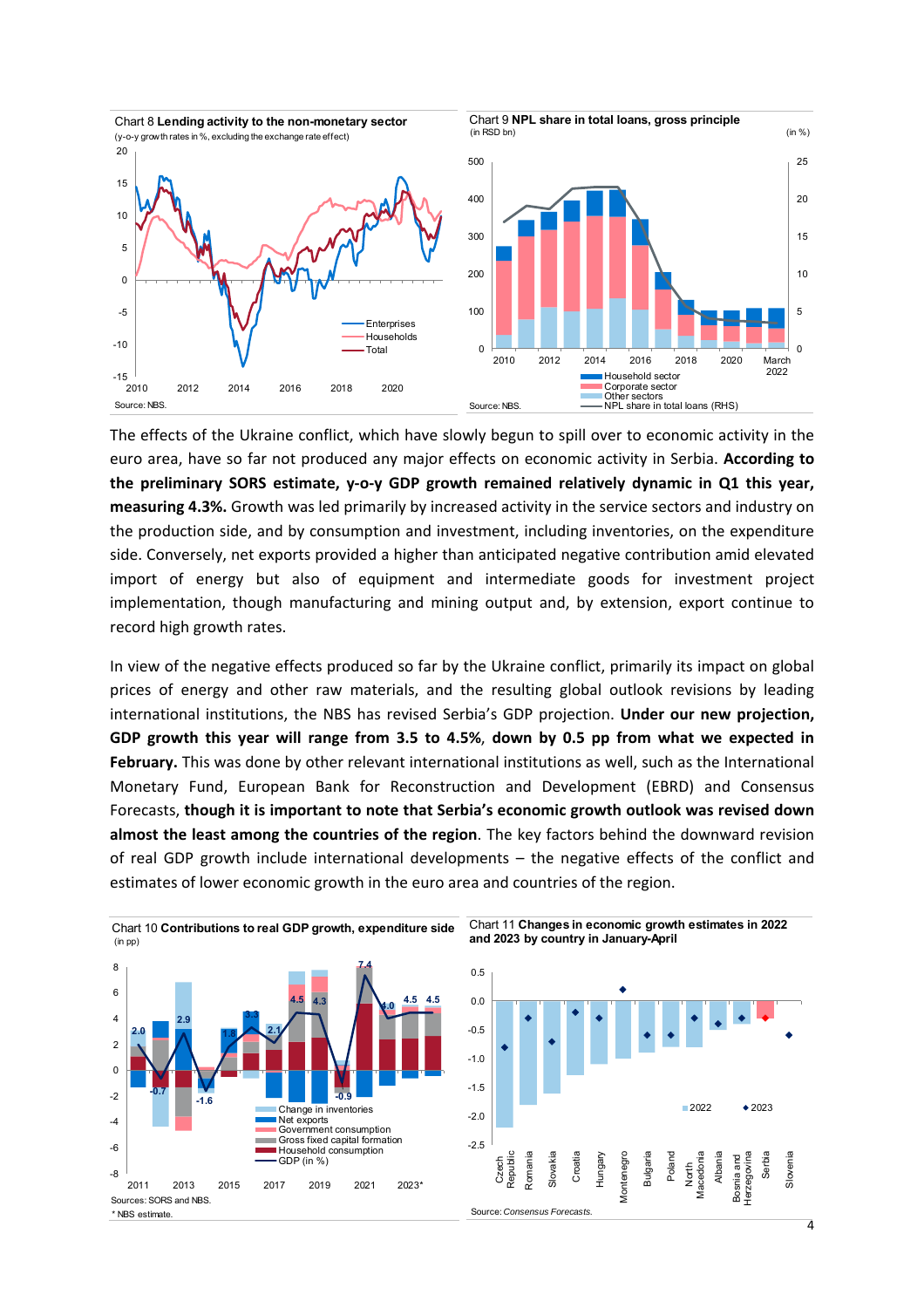Assuming that geopolitical tensions would not heighten further and that the global gas supply would not be discontinued, **we have kept our medium‐term GDP growth projection of 4–5% per annum unchanged, with a further increase in employment.** A favourable medium‐term outlook is sustained by Serbia's preserved macroeconomic and financial stability, as well as investment and consumer confidence, but also by increased production capacities, primarily in the tradable sectors, and the anticipated implementation of planned strategic infrastructure projects. As a result, the share of fixed investment in GDP should exceed the desirable level of 25% next year and continue up.

Elevated energy import, resulting mostly from higher import prices, led to a widening of the current account deficit and added to depreciation pressures in the domestic FX market since the start of the year. **For this reason, we have also revised our current account deficit projection for this year from below 5%, which is what we expected in February, to 6.5% of GDP. It is, however, important to note that this continues to be a deficit which, both in our and in the IMF's estimate, ensures external sustainability.** Over the coming years, the current account deficit is expected to contract gradually towards 5% of GDP (assuming a normalisation of energy prices) and to be covered by net FDI inflows to a substantial degree.



Depreciation pressures also stemmed from increased risk aversion amid uncertainty prevailing in the international financial market and households' elevated demand for cash in the initial weeks of the conflict. **FDI inflow worked in the opposite direction, measuring EUR 745 mn in the four months of the year and remaining diversified by project and geographical region**.

The NBS alleviated depreciation pressures by intervening in the FX market, thereby providing additional FX liquidity to banks, and, in April, also by raising the key policy rate. As a result, the dinar remained almost unchanged against the euro. **By preserving exchange rate stability, we prevented the spillover of rising import prices of food and energy to other prices from being compounded by the effects of dinar depreciation,** which was the case in previous episodes of robust growth in these prices. By doing this, we also prevented a fall in consumer and investment confidence. At the same time, I wish to reiterate that, thanks to a responsible conduct of economic policy and the proactive measures taken over the past years, we increased our FX reserves in order to be able to use them for responding to crises such as these which we have been facing in the past two years. Despite hefty interventions in March, Serbia's FX reserves remained adequate at EUR 14.1 bn at end‐April, covering